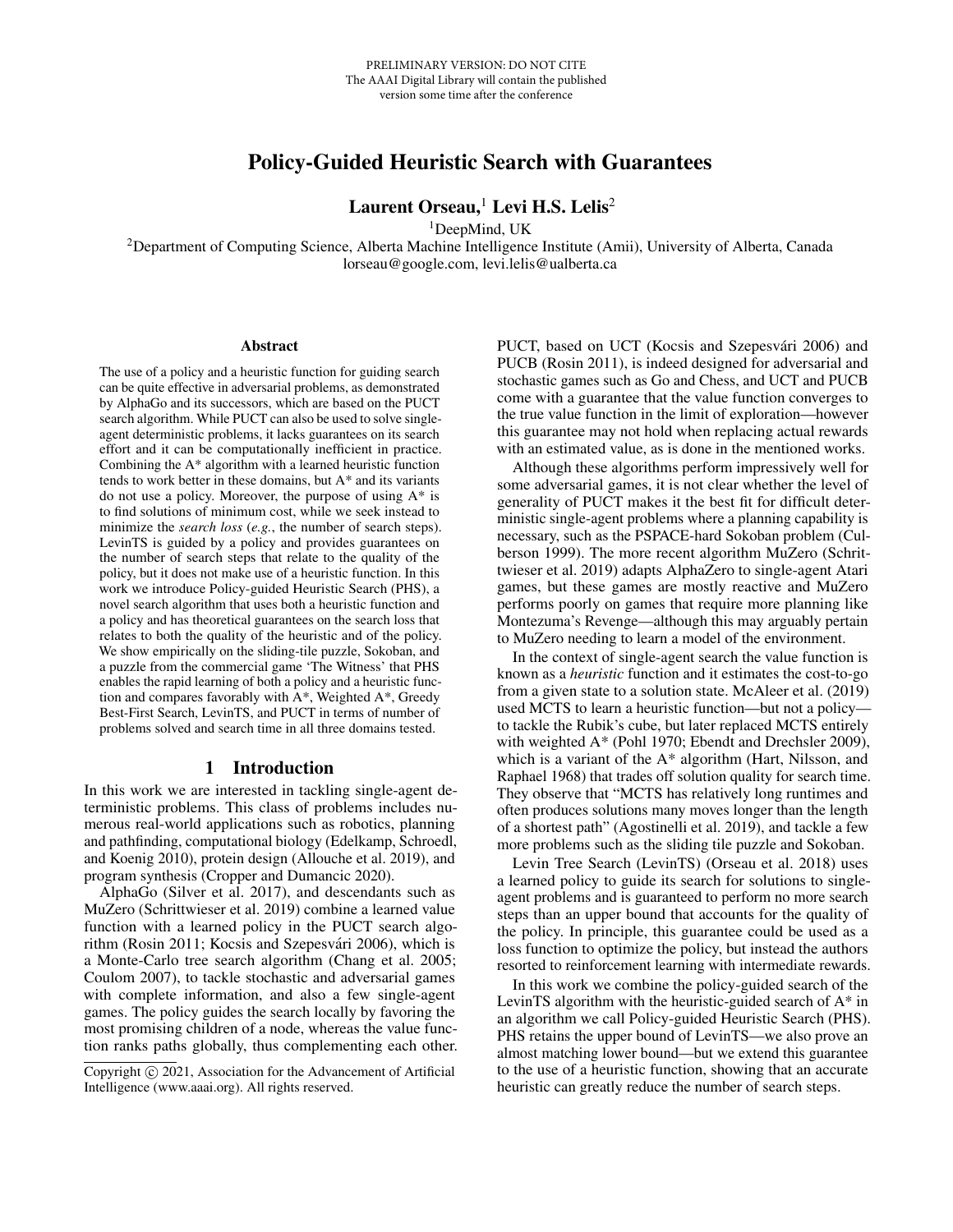We compare our algorithm with several policy-guided and heuristic search algorithms when learning is interleaved with search in the Bootstrap process (Jabbari Arfaee, Zilles, and Holte 2011): LevinTS uses a policy; A\*, Weighted A\* (WA\*) and Greedy Best-First Search (GBFS) (Doran, Michie, and Kendall 1966) all use a heuristic, and PUCT uses both like PHS. We evaluate these algorithms on the  $5\times 5$  sliding-tile puzzle, Sokoban (Boxoban), and on a puzzle from the game 'The Witness'. Our results show that PHS performs well on all three domains tested, while every other algorithm tested performs poorly in at least one of these domains.

## 2 Notation and Background

Search algorithms solve single-agent problems by searching in the tree that defines the problem. Let  $N$  be the set of all nodes that can be part of such a tree. The root of the tree is denoted  $n_0 \in \mathcal{N}$ . For any node  $n \in \mathcal{N}$ , its set of children is  $\mathcal{C}(n)$ , its single parent is par $(n)$  (the root has no parent), its set of ancestors including *n* itself is anc<sub>∗</sub> $(n)$ , and its set of descendants including n itself is desc<sub>\*</sub>(n); its depth is  $d(n)$  $(d(n_0) = 0)$  and also define  $d_0(n) = d(n) + 1$ .

We say that a node is *expanded* when a search algorithm generates the set of children of the node. All search algorithms we consider are constrained to expand the root first and, subsequently, a node  $n$  can be expanded only if its parent  $par(n)$  has already been expanded.

A problem is defined by a root node  $n_0$ , a non-negative loss function  $\ell : \mathcal{N} \to [0, \infty]$ , a set of solution nodes  $\mathcal{N}_{\mathcal{G}} \subseteq \text{desc}_*(n_0)$ , and a state function defined below. There is a predicate is solution(n) available to the search algorithms to test whether  $n \in \mathcal{N}_G$ , but it can be used on *n* only after  $par(n)$  has been expanded (*i.e.*, *n* must have been generated).

The loss  $\ell(n)$  is incurred by the algorithm when expanding the node  $n$ . For simplicity of the formalism, we assume that a node which is tested positive with is\_solution is implicitly expanded—thus incurring a loss—but has no children. The *path* loss  $g(n)$  of a node n is the sum of the losses from the root to *n*, that is  $g(n) = \sum_{n' \in \text{anc}_*(n)} \ell(n')$ . For example, if the loss is one for any expanded node  $n$ , then  $g(n) = d_0(n)$ . We assume that no infinite path has finite path loss. For any search algorithm S, the *search* loss L(S, n) is the sum of the individual losses  $\ell(n')$  for all nodes n' that have been expanded by the algorithm S, up to and including n, and  $L(S, n) = \infty$  if n is never expanded. For example, if the loss  $\ell(n)$  is the computation time needed to expand node n, then  $L(S, n)$  corresponds to the computation time of the whole search when reaching *n*.

A policy  $\pi$  :  $\mathcal{N} \rightarrow [0, 1]$  is defined recursively for a child n' of a node n:  $\pi(n') = \pi(n)\pi(n'|n)$  where the conditional probability  $\pi(n'|n) \in [0,1]$  is such that  $\sum_{n' \in \mathcal{C}(n)} \pi(n'|n) \leq 1$ , and  $\pi(n_0) = 1$ . Therefore,  $\pi(n) =$  $\prod_{n' \in \text{anc}_*(n) \setminus \{n_0\}} \pi(n' | \text{par}(n')).$ 

Let  $S \subseteq N$  be a set of 'canonical nodes'. The function state :  $\mathcal{N} \rightarrow \mathcal{S}$  associates a node to a state (a canonical node), with the constraints that  $\ell(n) = \ell(\text{state}(n)),$ is\_solution $(n)$  = is\_solution(state $(n)$ ) and  $\{state(n') : n' \in C(n)\} = \mathcal{C}(state(n)).$  Search al-

gorithms may use the state function to avoid expanding nodes with the same states.

# 2.1 Background

The Best-First Search (BFS) search algorithm (Pearl 1984) (see Algorithm 1) expands nodes by increasing value, starting from the root and always expanding children only if their parent has been expanded already. It does not expand nodes whose states have been visited before, and returns the first solution node it expands.

The A\* search algorithm (Hart, Nilsson, and Raphael 1968) uses both the function q and a heuristic function  $h : \mathcal{N} \to [0, \infty]$ . It uses BFS with the evaluation function  $f(n) = g(n) + h(n)$ . If the heuristic h is *admissible*, *i.e.*,  $g(n) + h(n)$  is a lower bound on the cost of the least-qcost solution node below n, then  $A^*$  is guaranteed<sup>1</sup> to return a solution with minimal  $g$ -cost. Weighted  $A^*$  (Ebendt and Drechsler 2009) is a variant of  $A^*$  that uses the evaluation function  $f_w(n) = q(n) + w \cdot h(n)$  and has the guarantee that the first solution found has a  $q$ -cost no more than a factor  $w$ of the minimum cost solution if h is admissible and  $w > 1$ .

LevinTS (Orseau et al. 2018) also uses the BFS algorithm, but with the evaluation function  $f_{\pi} = d_0(n)/\pi(n)$ for a given policy  $\pi$ . LevinTS is guaranteed to expand no more than  $d_0(n^*)/\pi(n^*)$  nodes until the first solution  $n^*$  is found, that is, with  $\ell(\cdot) = 1$  for all nodes,  $L(\text{LevinTS}, n^*) \leq$  $d_0(n^*)/\pi(n^*)$ . Since  $d_0(n^*)$  is fixed, it shows that the better the policy  $\pi$ , the shorter the search time. Theorem 4 provides an almost-matching lower bound.

The PUCT algorithm (Silver et al. 2016) is not based on BFS, but on UCT (Kocsis and Szepesvári 2006), which learns a value function from rewards, and on PUCB (Rosin 2011), which additionally uses a policy prior. Both ingredients are used to determine which node to expand next. The PUCT formula depends on the current number of node expansions performed during search. This dependency prevents the algorithm from being able to use a priority queue which requires the node values to not change over time. Hence each time the algorithm performs a single node expansion, it has to go back to the root to potentially take a different path for the next expansion. In some cases, this additional cost can lead to a quadratic increase of the computation time compared to the number of node expansions. Although this search strategy can be effective in stochastic and adversarial environments, it is often wasteful for deterministic single-agent problems. The original UCT algorithm (Kocsis and Szepesvari 2006) has ´ regret-style guarantees, but as noted by Orseau et al. (2018), these guarantees are rarely meaningful in deterministic singleagent problems where rewards are often 0 until a solution is found; moreover, these guarantees do not hold for modern implementations that replace the rewards and the rollouts with a learned value function.

#### 2.2 Definition of the Search Problem

Our overarching objective is to design algorithms that, when given a set of unknown tasks, solve all of them as

<sup>&</sup>lt;sup>1</sup>Technically, this requires either that re-expansions are performed or that the heuristic is *consistent*.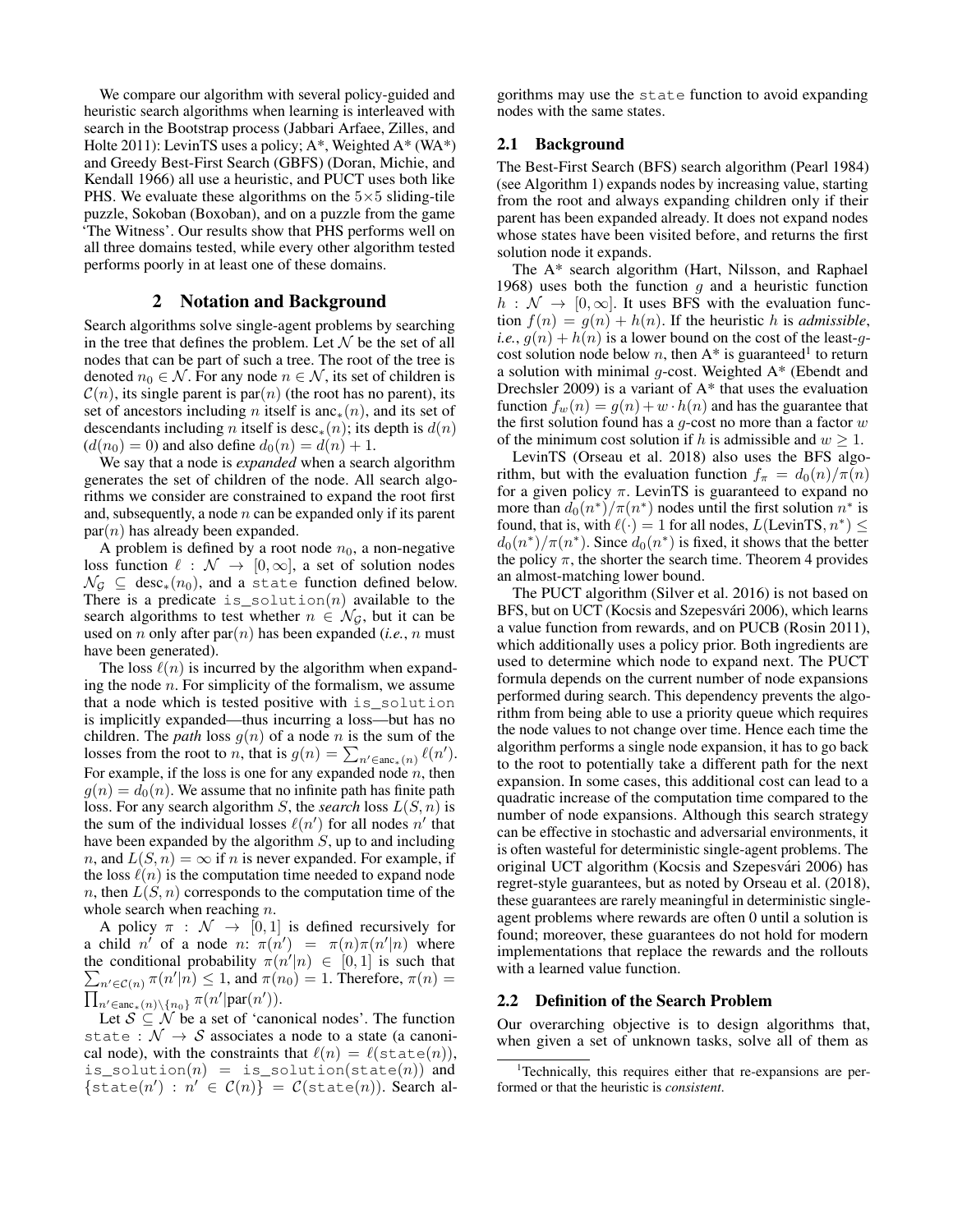quickly as possible while starting with little to no knowledge about the tasks. That is, for  $K$  tasks, we want to devise an algorithm S that minimizes the total *search* loss  $\sum_{k \in [K]} \min_{n^* \in \mathcal{N}_{\mathcal{G}_k}} L_k(S, n^*)$ . Observe that this departs from the more traditional objective of finding solutions of minimum *path* loss for all tasks, that is, of minimizing  $\sum_{k \in [K]} g(n_k^*)$  where  $n_k^*$  is the solution node found by the algorithm for task  $k$ . Hence, we do not require the solutions encountered by the search algorithms to be path-cost optimal.

To this end we embed our algorithms into the Bootstrap process (Jabbari Arfaee, Zilles, and Holte 2011), which iteratively runs a search algorithm with a bound on the number of node expansions (or running time) on a set of training tasks. The problems solved in a given iteration are used to update the parameters of a model encoding a heuristic function and/or a policy. The process is then repeated with the newly trained model, possibly after increasing the budget. This process does not use or generate a curriculum, but assumes that there are problems of varying difficulties.

Algorithm 1 The Policy-guided Heuristic Search algorithm (PHS), based on the Best-First Search algorithm (BFS). (Reexpansions are not performed.)

```
def PHS(n_0): return BFS(n_0, \varphi)
```

```
def BFS(n_0, \text{ evaluate}):
q = priority_queue(order_by=evaluate)
q.insert(n_0)visited_states = \{\}while q is not empty:
  n = q.\text{extract\_min()} # node of min value
  s = state(n)if s in visited_states:
    continue # pruning
  visited_states += \{s\}incur_loss \ell(n)if is_solution(n):
    return n
  # Node expansion
  for n' in children(n):
    q.insert(n', \text{ evaluate}(n'))return False
```
## 3 Policy-guided Heuristic Search

For all our theoretical results, we assume that  $\forall n \in \mathcal{N}$ : state(n)=n to avoid having to deal with re-expansions, but see Appendix G for a more general treatment.

We generalize LevinTS first by considering arbitrary nonnegative losses  $\ell(n)$  rather than enforcing  $\ell(n) = 1$ , and by introducing a *heuristic factor*  $\eta(n) \geq 1$ . Our algorithm Policy-guided Heuristic Search (PHS) simply calls BFS (see Algorithm 1) with the evaluation function  $\varphi$  defined as:

$$
\varphi(n) = \eta(n) \frac{g(n)}{\pi(n)},
$$

where g and  $\pi$  were defined in Section 2, and  $\varphi(n) = \infty$ if  $\pi(n) = 0$ ; Orseau et al. (2018) discuss how to prevent  $\pi(n) = 0$ . The factor  $g(n)/\pi(n)$  can be viewed as an approximation of the search loss  $L(PHS, n)$  when reaching n:  $g(n)$ is the loss of the path from the root to n, and  $1/\pi(n)$  plays a similar role to an importance sampling weight that rescales the (local) path loss to the (global) search loss. Note that paths with large probability  $\pi$  are preferred to be expanded before paths with small  $\pi$ -values. The purpose of the new heuristic factor  $\eta(n)$  is to rescale the current estimate of the search loss  $L(\cdot, n)$  to an estimate of the search loss  $L(\cdot, n^*)$ at the least-cost solution node  $n^*$  that descends from n. This is similar to how  $f(n)$  is an estimate of  $g(n^*)$  in A\*. If both  $\eta(\cdot)$  and  $\ell(\cdot)$  are 1 everywhere, PHS reduces to LevinTS.

Although for LevinTS  $f_{\pi}$  is monotone non-decreasing from parent to child (Orseau et al. 2018), this may not be the case anymore for  $\varphi$  due to  $\eta$ . Thus, for the sake of the analysis we define the monotone non-decreasing evaluation function  $\varphi^+(n) = \max_{n' \in \text{anc}_*(n)} \varphi(n')$ . Since in BFS nodes are expanded in increasing order of their value, and a node  $n$ cannot be expanded before any of its ancestors, it is guaranteed in PHS that a node n is expanded *before* any other node  $n'$  with  $\varphi^+(n') > \varphi^+(n)$ .

Define  $\eta^+(n) = \varphi^+(n) \frac{\pi(n)}{g(n)} \ge \eta(n)$ , and  $\eta^+(n) = \eta(n)$ if  $g(n) = 0$ , such that

$$
\varphi^+(n) = \eta^+(n) \frac{g(n)}{\pi(n)}.
$$

Note that even if we ensure that  $\eta(n^*) = 1$  for any solution node  $n^* \in \mathcal{N}_{\mathcal{G}}$ , in general  $\varphi^+(n^*)$  may still be larger than  $\varphi(n^*)$ , that is, we may have  $\eta^+(n^*) > 1$ .

We now state our main result and explain it below. Define the set of nodes  $\mathcal{N}_{\varphi}(n) = \{n' \in \text{desc}_*(n_0) : \varphi^+(n') \leq$  $\varphi^+(n)$ } of value at most  $\varphi^+(n)$  and its set of leaves  $\mathcal{L}_{\varphi}(n) =$  ${n \in \mathcal{N}_{\varphi}(n) : C(n') \cap \mathcal{N}_{\varphi}(n) = \emptyset}$  that is, the set of nodes in  $\mathcal{N}_{\varphi}(n)$  that do not have any children in this set.

Theorem 1 (PHS upper bound). For any non-negative loss function  $\ell$ , for any set of solution nodes  $\mathcal{N}_{\mathcal{G}} \subseteq$  $desc_*(n_0)$ , and for any given policy  $\pi$  and any given heuristic factor  $\eta(\cdot) \geq 1$ , PHS returns a solution node  $n^* \in$  $\operatorname{argmin}_{n^* \in \mathcal{N}_{\mathcal{G}}} \varphi^+(n^*)$  and the search loss is bounded by

$$
L(\text{PHS}, n^*) \le \frac{g(n^*)}{\pi(n^*)} \eta^+(n^*) \sum_{n \in \mathcal{L}_{\varphi}(n^*)} \frac{\pi(n)}{\eta^+(n)}.
$$
 (1)

*Proof.* Slightly abusing notation, for a set of nodes  $\mathcal{N}'$ , define  $\overline{L}(\mathcal{N}') = \sum_{n \in \mathcal{N}'} \overline{\ell}(n)$  to be the cumulative loss over the nodes in  $\mathcal{N}'$ . Since  $\varphi^+$  is non-decreasing from parent to child,  $\mathcal{N}_{\varphi}(n)$  forms a tree rooted in  $n_0$  and therefore all the nodes in  $\mathcal{N}_{\varphi}(n)$  are expanded by BFS( $n_0, \varphi$ ) before any other node not in  $\mathcal{N}_{\varphi}(n)$ . Therefore,  $L(PHS, n) \leq L(\mathcal{N}_{\varphi}(n))$ . Then,

$$
L(\mathcal{N}_{\varphi}(n)) = L\Big(\bigcup_{n' \in \mathcal{L}_{\varphi}(n)} \text{anc}_{*}(n')\Big) \leq \sum_{n' \in \mathcal{L}_{\varphi}(n)} L(\text{anc}_{*}(n'))
$$

$$
= \sum_{n' \in \mathcal{L}_{\varphi}(n)} g(n') \leq \varphi^{+}(n) \sum_{n' \in \mathcal{L}_{\varphi}(n)} \frac{\pi(n')}{\eta^{+}(n')}
$$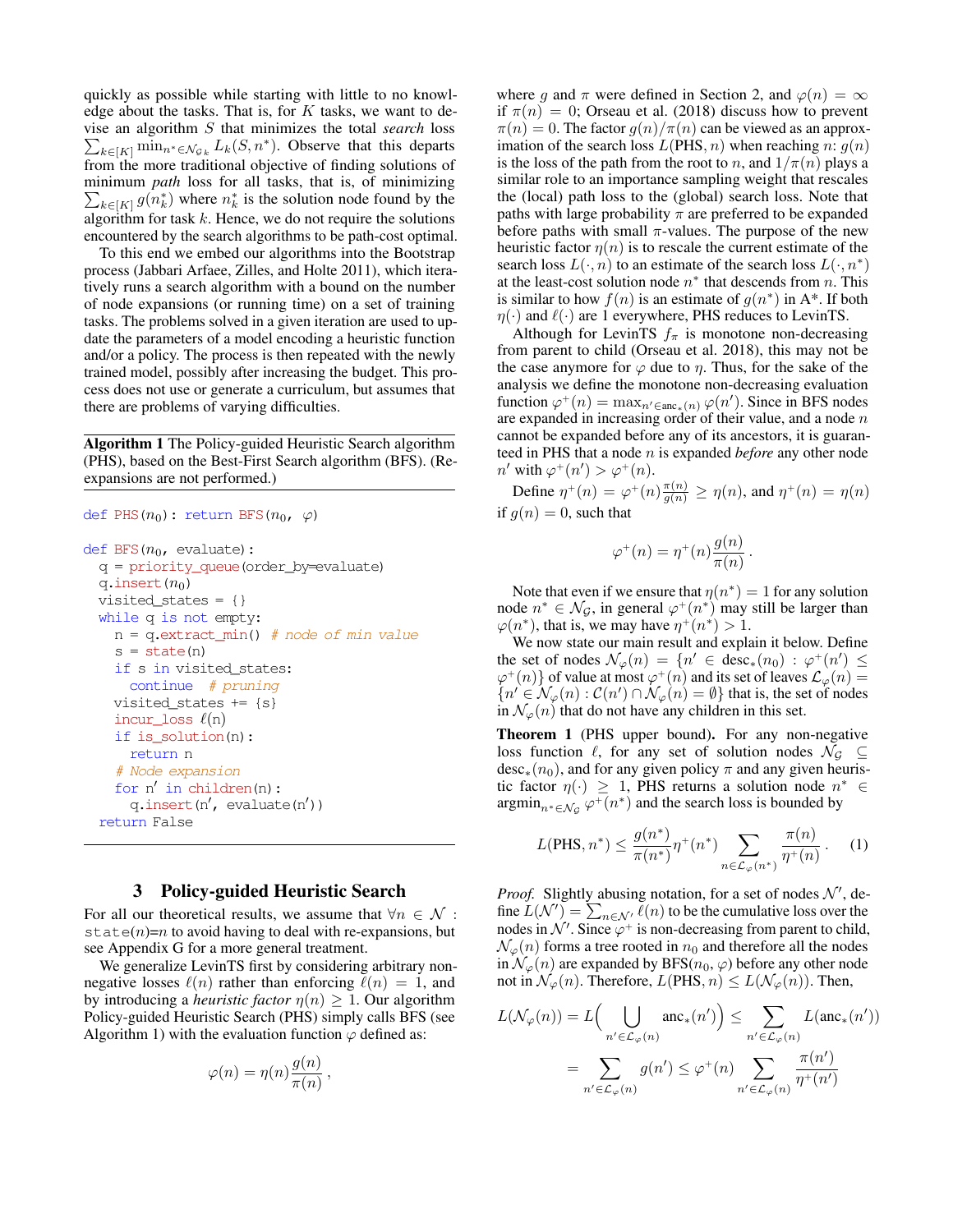where the last inequality follows from  $\eta^+(n') \frac{g(n')}{\pi(n')}$  =  $\varphi^+(n') \leq \varphi^+(n)$ . Finally, since this is true for any n, the result holds for the returned  $n^* \in \mathcal{N}_{\mathcal{G}}$ .  $\Box$ 

We can derive a first simpler result:

Corollary 2 (PHS upper bound with no heuristic). From Theorem 1, if furthermore  $\forall n, \eta(n) = 1$  then

$$
L(\text{PHS}, n^*) \le \frac{g(n^*)}{\pi(n^*)} \,. \tag{2}
$$

*Proof.* Follows from Theorem 1 and  $\sum_{n' \in \mathcal{L}_{\varphi}(n)} \pi(n') \leq 1$ for all  $n$  (Orseau et al. 2018, Theorem 3). П

The bound in Eq. (2) is similar to the bound provided for LevinTS (and equal when  $\ell(n) = 1$  everywhere) and shows the effect of the quality of the policy on the cumulative loss during the search: Since necessarily  $L(PHS, n^*) \ge g(n^*),$ the bound says that the search becomes more efficient as  $\pi(n^*)$  gets closer to 1. Conversely, with an uninformed policy  $\pi$  the probability decreases exponentially with the depth, which means that the search becomes essentially a breadthfirst search. The bound in Eq. (1) furthermore shows the effect of the heuristic function where the additional factor can be interpreted as the ratio of the heuristic value  $\eta^+(n^*)$ at the solution to the (preferably larger) average heuristic value at the leaves of the search tree when reaching  $n^*$ . If the heuristic is good, then this bound can substantially improve upon Eq. (2)—but it can also degrade with a poor heuristic.

Example 3. Consider a binary tree where the single solution node  $n^*$  is placed at random at depth d. Assume that  $\pi(n'|n) = 1/2$  for both children n' of any node n. Assume that  $\eta(n) = \infty$  for all nodes except  $\eta(n) = 1$  for the nodes on the path from the root to  $n^*$ , which makes PHS expand only the  $d + 1$  nodes on the path from the root to  $n^*$ . Take  $\ell(n) = 1$  for all nodes. Then Eq. (2) tells us that the search loss (which is here the number of expanded nodes) is bounded by  $(d+1)2^{d+1}$ , which is correct but rather loose. By taking the (very informative) heuristic information into account, we have  $\sum_{n \in \mathcal{L}_{\varphi}(n^*)} \frac{\pi(n)}{\eta^+(n)} = \pi(n^*)/\eta(n^*)$  and thus Eq. (1) tells us that the search loss is bounded by  $g(n^*) = d + 1$ , which is tight.

The following lower bound is close to the bound of Eq. (2) in general, and applies to any algorithm, whether it makes use of the policy or not. First, we say that a policy  $\pi$  is *proper* if for all nodes  $n, \sum_{n' \in \mathcal{C}(n)} \pi(n'|n) = 1$ .

**Theorem 4** (Lower bound). For every proper policy  $\pi$  and non-negative loss function  $\ell$  such that  $\ell(n_0) = 0$ , for every search algorithm S—that first expands the root and subsequently expands only children of nodes that have been expanded—there are trees rooted in  $n_0$  and sets of solution nodes  $\mathcal{N}_{\mathcal{G}}$  such that

$$
\min_{n^* \in \mathcal{N}_{\mathcal{G}}} L(S, n^*) \ge \frac{g(\hat{n}^*)}{\pi(n^*)}, \quad \text{with } \hat{n}^* = \text{par}(\text{par}(n^*))\,.
$$

*Proof.* Consider the following infinite tree: The root  $n_0$  has m children,  $n_{1,1}, n_{2,1} \ldots n_{m,1}$  and each child  $n_{i,1}$  is assigned

an arbitrary conditional probability  $\pi(n_{i,1}|n_0) \geq 0$  such that an arbitrary conditional probability  $\pi(n_{i,1}|n_0) \ge 0$  such that  $\sum_{i \in [m]} \pi(n_{i,1}|n_0) = 1$ . Each node  $n_{i,j}$  has a single child  $n_{i,j+1}$  with  $\pi(n_{i,j+1}|n_{i,j}) = 1$ , and is assigned an arbitrary loss  $\ell(n_{i,j}) \geq 0$ . Observe that  $\pi(n_{i,j}) = \pi(n_{i,1}|n_0)$ .

Now let the given search algorithm expand nodes in any order, as long as parents are always expanded before their children, until at least one node is expanded in each branch that positive probability—if this is not met then the bound holds trivially. Stop the search after any finite number of steps. Let  $\hat{n}_i$  be the last expanded node in each branch  $i \in [m]$ . Then pick the node  $\hat{n}^*$  among the  $\hat{n}_i$  with smallest  $g(\hat{n}_i)/\pi(\hat{n}_i)$ . Since this node  $\hat{n}^*$  has been expanded, its unique child  $\hat{n}'$ may have already been tested for solution, but not its grandchild since  $\hat{n}'$  has not yet been expanded. So we set  $n^*$  to be the unique child of  $\hat{n}'$ , and set  $\mathcal{N}_{\mathcal{G}} = \{n^*\}$ . For each branch *i* we have  $g(\hat{n}_i)/\pi(\hat{n}_i) \geq g(\hat{n}^*)/\pi(\hat{n}^*)$ . Therefore, recalling that the policy is proper, the cumulative loss before testing if  $n^*$  is a solution is at least

$$
\sum_{i \in [m]} g(\hat{n}_i) \ge \sum_{i \in [m]} \pi(\hat{n}_i) \frac{g(\hat{n}^*)}{\pi(\hat{n}^*)} = \frac{g(\hat{n}^*)}{\pi(\hat{n}^*)} = \frac{g(\hat{n}^*)}{\pi(n^*)} \cdot \Box
$$

## 3.1 Admissible Heuristics

We say that  $\eta$  is *PHS-admissible* (by similarity to admissibility of heuristic functions for  $A^*$ ) if for all nodes n, for all solution nodes  $n^*$  below  $n$  (*i.e.*,  $n^* \in \text{desc}_*(n) \cap \mathcal{N}_{\mathcal{G}}$ ), we have  $\varphi(n) \leq \varphi(n^*)$  and  $\eta(n^*) = 1$ , that is,  $\varphi(n^*) = 1$  $g(n^*)/\pi(n^*)$ . This means that  $\varphi(n)$  always underestimates the cost of any descendant solution. This ensures that for solution nodes,  $\varphi^+(n^*) = \varphi(n^*) = g(n^*)/\pi(n^*)$ . Note that we may still not have  $\varphi^+(n) = \varphi(n)$  for non-solution nodes. Also observe that taking  $\eta(n) = 1$  for all n is admissible, but not informed, similarly to  $h(n) = 0$  in A<sup>\*</sup>.

Hence, *ideally*, if  $\eta(n) = \infty$  when  $\text{desc}_*(n) \cap \mathcal{N}_G = \emptyset$ , and

$$
\eta(n) = \min_{n*\in \text{desc}_*(n)\cap \mathcal{N}_{\mathcal{G}}} \frac{g(n^*)/\pi(n^*)}{g(n)/\pi(n)},
$$
  
then 
$$
\varphi(n) = \min_{n*\in \text{desc}_*(n)\cap \mathcal{N}_{\mathcal{G}}} g(n^*)/\pi(n^*)
$$

and thus, similarly to A\*, PHS does not expand any node which does not lead to a solution node of minimal  $\varphi$ -value. When the heuristic is PHS-admissible but not necessarily ideal, we provide a refined bound of Eq. (1):

Corollary 5 (Admissible upper bound). If  $\eta$  is PHSadmissible, then the cumulative loss incurred by PHS before returning a solution node  $n^* \in \text{argmin}_{n^* \in \mathcal{N}_{\mathcal{G}}} \varphi^+(n^*)$  is upper bounded by

$$
L(PHS, n^*) \le \frac{g(n^*)}{\pi(n^*)} \underbrace{\sum_{n \in \mathcal{L}_{\varphi}(n^*)} \frac{\pi(n)}{\eta^+(n)}}_{\Sigma}.
$$
 (3)

*Proof.* Follows from Eq. (1) with  $\varphi^+(n^*) = \varphi(n^*)$  due to the PHS-admissibility of  $\eta$ . П

Corollary 5 offers a better insight into the utility of a heuristic factor  $\eta$ , in particular when it is PHS-admissible. First,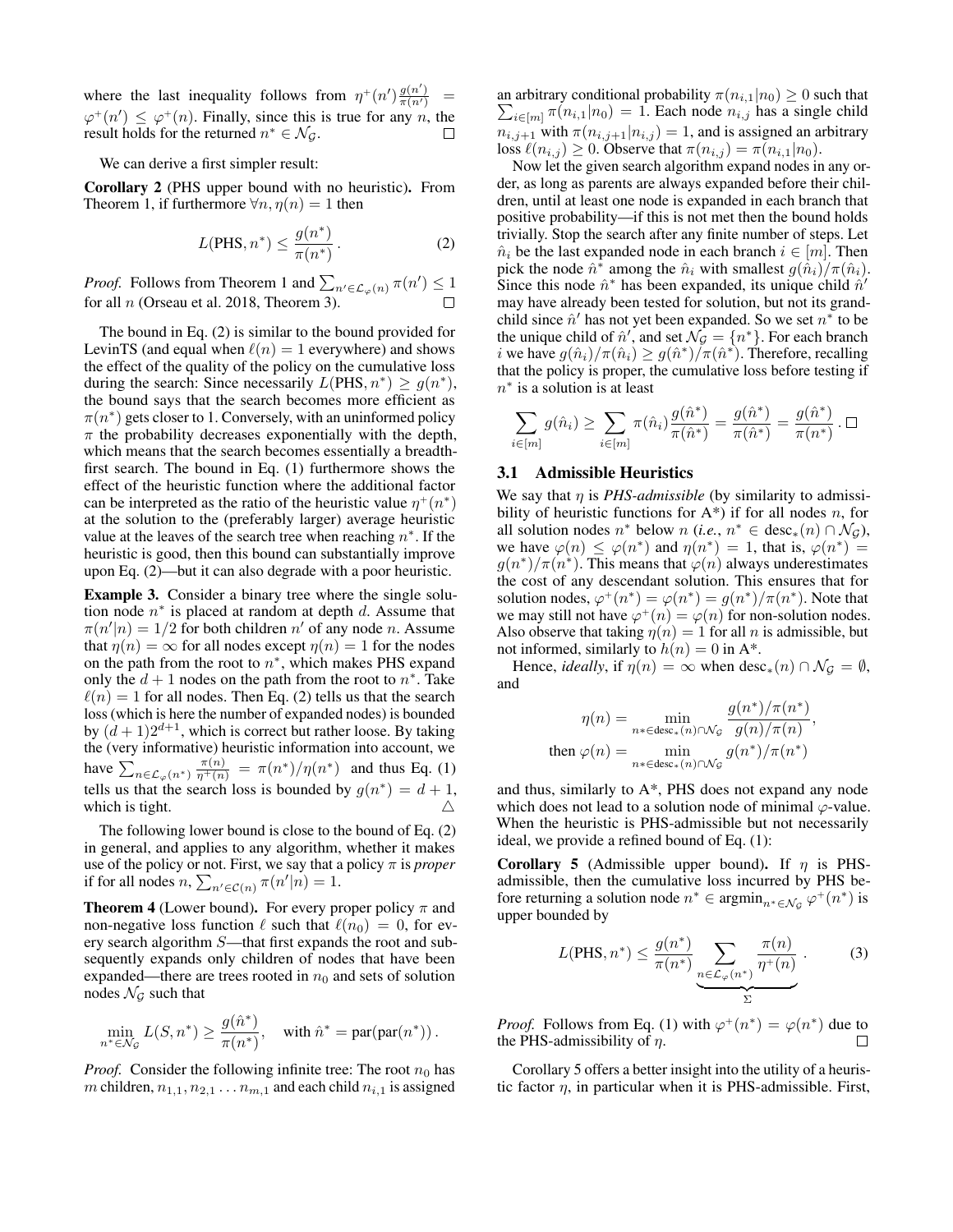observe that  $\sum_{n' \in \mathcal{L}_{\varphi}(n)} \pi(n') \leq 1$ , which means that the sum term  $\Sigma$  can be interpreted as an average. Second, since  $\eta^+(\cdot) \geq 1$ , then necessarily  $\Sigma \leq 1$ , which means that Corollary 5 is a strict improvement over Eq. (2).  $\Sigma$  can thus be read as the average search reduction factor at the leaves of the search tree when finding node  $n^*$ . Corollary 5 shows that using a PHS-admissible heuristic factor  $\eta$  can help the search, on top of the help that can be obtained by using a good policy. In light of this, we can now interpret  $\eta^+(n^*)$  in Eq. (1) as an *excess estimate* for inadmissible  $\eta$ , and a trade-off appears between this excess and the potential gain in the  $\Sigma$  term by the heuristic. Interestingly, this trade-off disappears when the heuristic factor is PHS-admissible, that is, the bounds suggest that using a PHS-admissible heuristic is essentially 'free.'

A number of traditional problems have readily available admissible heuristics for A\*. We show that these can be used in PHS too to define a PHS-admissible  $\eta$ . Let  $h$  be a heuristic for  $A^*$ . Making the dependency on  $h$  explicit, define

$$
\eta_h(n) = \frac{g(n) + h(n)}{g(n)}, \quad \text{then } \varphi_h(n) = \frac{g(n) + h(n)}{\pi(n)}.
$$

**Theorem 6** (A\*-admissible to PHS-admissible). If  $h$  is an admissible heuristic for  $A^*$ , then  $\eta_h$  is PHS-admissible.

*Proof.* Since h is admissible for A\*, we have  $g(n) + h(n) \leq$  $g(n^*)$  for any solution node  $n^*$  descending from n. Hence  $\varphi_h(n) \leq g(n^*)/\pi(n) \leq g(n^*)/\pi(n^*) = \varphi_h(n^*)$  and thus  $\eta_h$  is PHS-admissible. Ш

Define  $h^+(n) = \pi(n) \max_{n' \in \text{anc}_*(n)} \varphi_h(n') - g(n) \geq$  $h(n)$  which is such that  $\varphi_h^+(n) = \max_{n' \in \text{anc}_*(n)} \varphi_h(n')$  is monotone non-decreasing. Then  $\eta_h^+(n) = 1 + h^+(n)/g(n)$ .

**Corollary 7** (Admissible upper bound with  $h$ ). Given a heuristic function h, if  $\eta = \eta_h$  is PHS-admissible, then the cumulative loss incurred before returning a solution node  $n^* \in \operatorname{argmin}_{n^* \in \mathcal{N}_{\mathcal{G}}} \varphi^+(n^*)$  is upper bounded by

$$
L(\mathrm{PHS}, n^*) \leq \frac{g(n^*)}{\pi(n^*)} \sum_{n \in \mathcal{L}_\varphi(n^*)} \frac{\pi(n)}{1 + h^+(n)/g(n)}
$$

.

*Proof.* Follows by Corollary 5 and the definition of  $\eta_h^+$ .

Corollary 7 shows that the larger  $h(n)$  (while remaining admissible), the smaller the sum, and thus the smaller the bound. A well tuned heuristic can help reduce the cumulative loss by a large factor compared to the policy alone.

We call  $PHS_h$  the variant of PHS that takes an A\*-like heuristic function h and uses  $\eta = \eta_h$ .

## 3.2 A More Aggressive Use of Heuristics

Similarly to  $A^*$ , the purpose of the heuristic factor is to estimate the g-cost of the least-cost descendant solution node. But even when h is admissible and accurate,  $\eta_h$  is often not an accurate estimate of the cumulative loss at  $n^*$  due to missing the ratio  $\pi(n)/\pi(n^*)$ —and quite often  $\pi(n^*) \ll \pi(n)$ . Hence if  $h$  is the only known heuristic information, we propose an estimate  $\hat{\eta}_t$  that should be substantially more accurate if conditional probabilities and losses are sufficiently regular on the path to the solution, by approximating  $\pi(n^*)$  as

 $[\pi(n)^{1/g(n)}]^{g(n)+h(n)}$ : Take  $g(n) = d(n)$  for intuition, then  $\pi(n)^{1/g(n)} = p$  is roughly the average conditional probability along the path from the root to *n*, and thus  $p^{g(n)+h(n)}$ is an estimate of the probability at depth  $d(n^*)$ , that is, an estimate of  $\pi(n^*)$ . This gives

$$
\hat{\eta}_h(n) = \frac{1 + h(n)/g(n)}{\pi(n)^{h(n)/g(n)}}, \ \hat{\varphi}_h(n) = \frac{g(n) + h(n)}{\pi(n)^{1 + h(n)/g(n)}} \tag{4}
$$

so that  $\hat{\varphi}_h(n)$  is an estimate of  $g(n^*)/\pi(n^*)$ . The drawback of  $\hat{\eta}_h$  is that it may not be PHS-admissible anymore, so while Theorem 1 still applies, Corollary 5 does not.

We call PHS<sup>\*</sup> the variant of PHS that defines  $\eta$  as in Eq. (4) based on some given (supposedly approximately admissible) heuristic function h.

## 4 Learning the Policy

We consider K tasks, and quantities indexed by  $k \in [K]$ have the same meaning as before, but for task  $k$ . We assume that the policy  $\pi_{\theta}$  is differentiable w.r.t. its parameters  $\theta \in \Theta$ . Ideally, we want to optimize the policy so as to minimize the total search loss, *i.e.*, the optimal parameters of the policy are

$$
\theta^* = \underset{\theta \in \Theta}{\text{argmin}} \sum_{k \in [K]} \min_{n^* \in \mathcal{N}_{\mathcal{G}_k}} L_k(\text{PHS}_{\theta}, n^*) \,.
$$

Unfortunately, even if we assume the existence of a differentiable close approximation  $\tilde{L}_k$  of  $L_k$ , the gradient of the sum with respect to  $\theta$  can usually not be obtained. Instead the upper bound in Eq. (1) can be used as a surrogate loss function. However, it is not ideally suited for optimization due to the dependence on the set of leaves  $\mathcal{L}_{\varphi}(n^*)$ . Hence we make a crude simplification of Eq. (1) and assume that for task k,  $L_k(\text{PHS}_{\theta}, n_k^*) \approx c_k g(n_k^*) / \pi_{\theta}(n_k^*)$  for some a priori unknown constant  $c_k$  assumed independent of the parameters  $\theta$  of the policy: indeed the gradient of the term in Eq. (1) that  $c_k$  replaces should usually be small since  $\pi_\theta(n)$  is often an exponentially small quantity with the search depth and thus  $\nabla_{\theta} \pi_{\theta}(n) \approx 0$ . Then, since  $df(x)/dx = f(x) d \log f(x)/dx$ ,

$$
\nabla_{\theta} \tilde{L}_{k}(\text{PHS}_{\theta}, n_{k}^{*}) = \tilde{L}_{k}(\text{PHS}, n_{k}^{*}) \nabla_{\theta} \log \tilde{L}_{k}(\text{PHS}_{\theta}, n_{k}^{*})
$$

$$
\approx \tilde{L}_{k}(\text{PHS}_{\theta}, n_{k}^{*}) \nabla_{\theta} \log \left( c_{k} \frac{g(n_{k}^{*})}{\pi_{\theta}(n_{k}^{*})} \right)
$$

$$
\approx L_{k}(\text{PHS}_{\theta}, n_{k}^{*}) \nabla_{\theta} \log \frac{1}{\pi_{\theta}(n_{k}^{*})}. \quad (5)
$$

Note that  $L_k(PHS_\theta, n_k^*)$  can be calculated during the search, and that the gradient does not depend explicitly on the heuristic function  $h$ , which is learned separately. In the experiments, we use this form to optimize the policy for PHS and LevinTS.

#### 5 Experiments

We use  $\ell(\cdot) = 1$  everywhere, so the search loss L corresponds to the number of node expansions. We test the algorithms A\*, GBFS, WA\* (w=1.5), PUCT (c=1), PHS<sub>h</sub> (using  $\eta = \eta_h$ ) and PHS\* (using  $\eta = \hat{\eta}_h$ ), and LevinTS. Each algorithm uses one neural network to model the policy and/or the heuristic to be trained on the problems it manages to solve (architectures in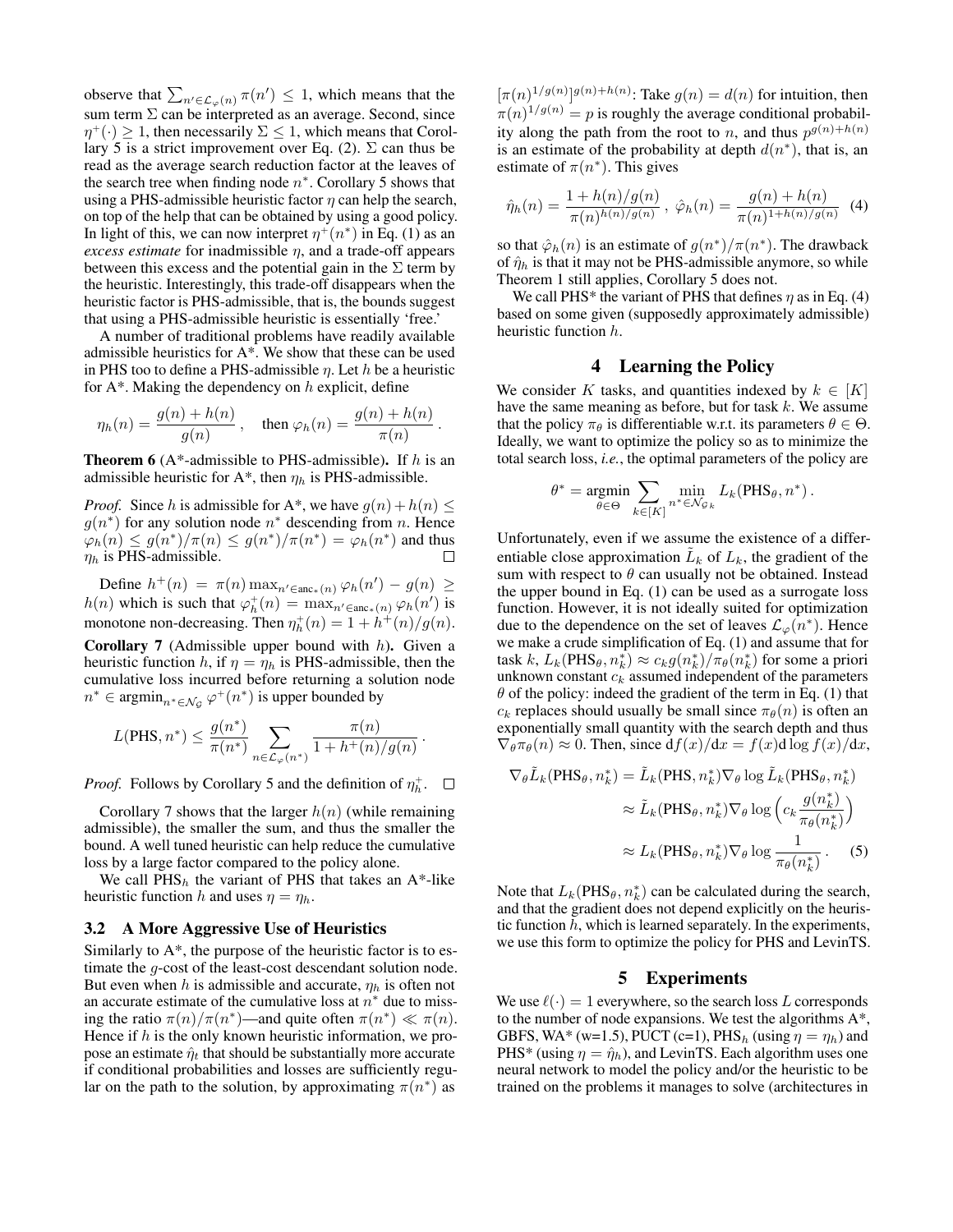Appendix D). For PUCT, we normalize the Q-values (Schrittwieser et al. 2019), and use a virtual loss (Chaslot, Winands, and van den Herik 2008) of unit increment with the following selection rule for a child  $n'$  of a node n,

$$
\bar{h}(n') = (h(n') + \text{virtual_loss}(n') - h_{\min})/(h_{\max} - h_{\min})
$$
  

$$
PUCT(n'; n) = \bar{h}(n) - c\pi(n'|n) \frac{\sqrt{\sum_{n'' \in \mathcal{C}(n)} N(n'')}}{1 + N(n')}
$$

where  $N(n)$  is the number of times the node n has been visited, c is a constant set to 1 in the experiments, and keep in mind that  $h$  corresponds to losses—hence the negative sign. The node  $n'$  with minimum PUCT value is selected. The virtual loss allows for evaluating the nodes in batch: we first collect 32 nodes for evaluation using the PUCT rule and only then evaluate all nodes in batch with the neural network. The virtual loss allows us to sample different paths of the MCTS tree to be evaluated. Similarly, for the BFS-based algorithms, 32 nodes are evaluated in batch with the neural network before insertion in the priority queue (Agostinelli et al. 2019). This batching speeds up the search for all algorithms.

Since we want to assess the cooperation of search and learning capabilities of the different algorithms without using domain-specific knowledge, our experiments are not directly comparable with domain-specific solvers (see Pereira et al. (2016) for Sokoban). In particular, no intermediate reward is provided, by contrast to Orseau et al. (2018) for example.

## 5.1 Domains

**Sokoban**  $(10 \times 10)$  Sokoban is a PSPACE-hard grid-world puzzle where the player controls an avatar who pushes boxes to particular spots (boxes cannot be pulled). We use the first 50 000 problems training problems and the provided 1 000 test problems from Boxoban (Guez et al. 2018).

**The Witness** ( $4 \times 4$ ) The Witness domain is a NP-complete puzzle extracted from the video game of the same name (Abel et al. 2020) and consists in finding a path on a 2D grid that separates cells of different colors.<sup>2</sup>

**Sliding Tile Puzzle**  $(5\times5)$  The sliding tile puzzle is a traditional benchmark in the heuristic search literature where heuristic functions can be very effective (Korf 1985; Felner, Korf, and Hanan 2004). The training set is generated with random walks from the  $5\times 5$  solution state with walks of lengths between 50 and 1 000 steps—this is a difficult training set as there are no very easy problems. Test problems are generated randomly and unsolvable problems are filtered out by a parity check; note that this is like scrambling infinitely often, which makes the test problems often harder than the training ones.

## 5.2 Training and Testing

Each search algorithm start with a uniform policy and/or an uninformed heuristic and follow a variant of the Bootstrap process (Ernandes and Gori 2004; Jabbari Arfaee, Zilles, and Holte 2011): All problems are attempted with an initial search step budget (2 000 for Witness and Sokoban, 7 000 for the sliding tile puzzle) and the search algorithm may solve some of these problems. After 32 problems have been attempted, a parameter update pass of the models is performed, using as many data points as the lengths of the solutions of the solved problems among the 32. If no new problem has been solved at the end of the whole Bootstrap iteration, the budget is doubled. Then the next iteration begins with all problems again. The process terminates when the total budget of 7 days is spent (wall time, no GPU).

We use the mean squared error (MSE) loss for learning the heuristic function of all the corresponding algorithms (A\*, WA\*, GBFS, PUCT and PHS variants): For a found solution node  $n^*$  the loss for node  $n \in \text{anc}_*(n^*)$  is  $[(d(n^*) - d(n))$  $h(n)$ <sup>2</sup>, where  $h(n)$  is the output of the network. Note that this loss function *tends* to make the heuristic admissible. The cross-entropy loss is used to learn the policy for PUCT. The policy for LevinTS and our PHS variants are based on the approximate gradient of the  $\tilde{L}_k$  loss (see Section 4).

Testing follows the same process as training (with a total computation time of 2 days), except that parameters are not updated, and the budget is doubled unconditionally at each new Bootstrap iteration. The test problems are not used during training. Each algorithm is trained 5 times with random initialization of the networks. For fairness, we test each algorithm using its trained network that allowed the search algorithm to solve the largest number of training problems.

## 5.3 Results

See Fig. 1 for the learning curves and Table 1 for the test results (more information and results in Appendices E and F).

**Sokoban** PHS<sub>h</sub> and PHS<sup>\*</sup> obtain the best results on this domain, showing the effectiveness of combining a policy and a heuristic function with BFS's efficient use of the priority queue. LevinTS and WA\* follow closely. A\* takes significantly more time but finds shorter solutions, as expected. By contrast to the other algorithms, GBFS is entirely dependent on the quality of the heuristic function and cannot compensate an average-quality heuristic with a complete search (A\* and  $WA^*$  also use the *g*-cost to help drive the search). After the training period, PUCT could not yet learn a good policy and a good heuristic from scratch: PUCT is designed for the larger class of stochastic and adversarial domains and takes a large amount of time just to expand a single new node. Some variants of PUCT commit to an action after a fixed number of search steps (e.g., Racanière et al. (2017)); although once a good value function has been learned this may help with search time, it also makes the search incomplete, which is not suitable when combining search and learning from scratch. Agostinelli et al. (2019) report better results than ours for WA\* (about 1 050 000 expansions in total on the test set), but their network has more than 30 times as many parameters, and they use 18 times as many training problems, while also using a backward model to generate a curriculum. For LevinTS, Orseau et al. (2018) reported 5 000 000 expansions, using a larger network, 10 times as many training steps and

<sup>&</sup>lt;sup>2</sup>Datasets for The Witness and STP will be publicly available with the camera ready version of this paper.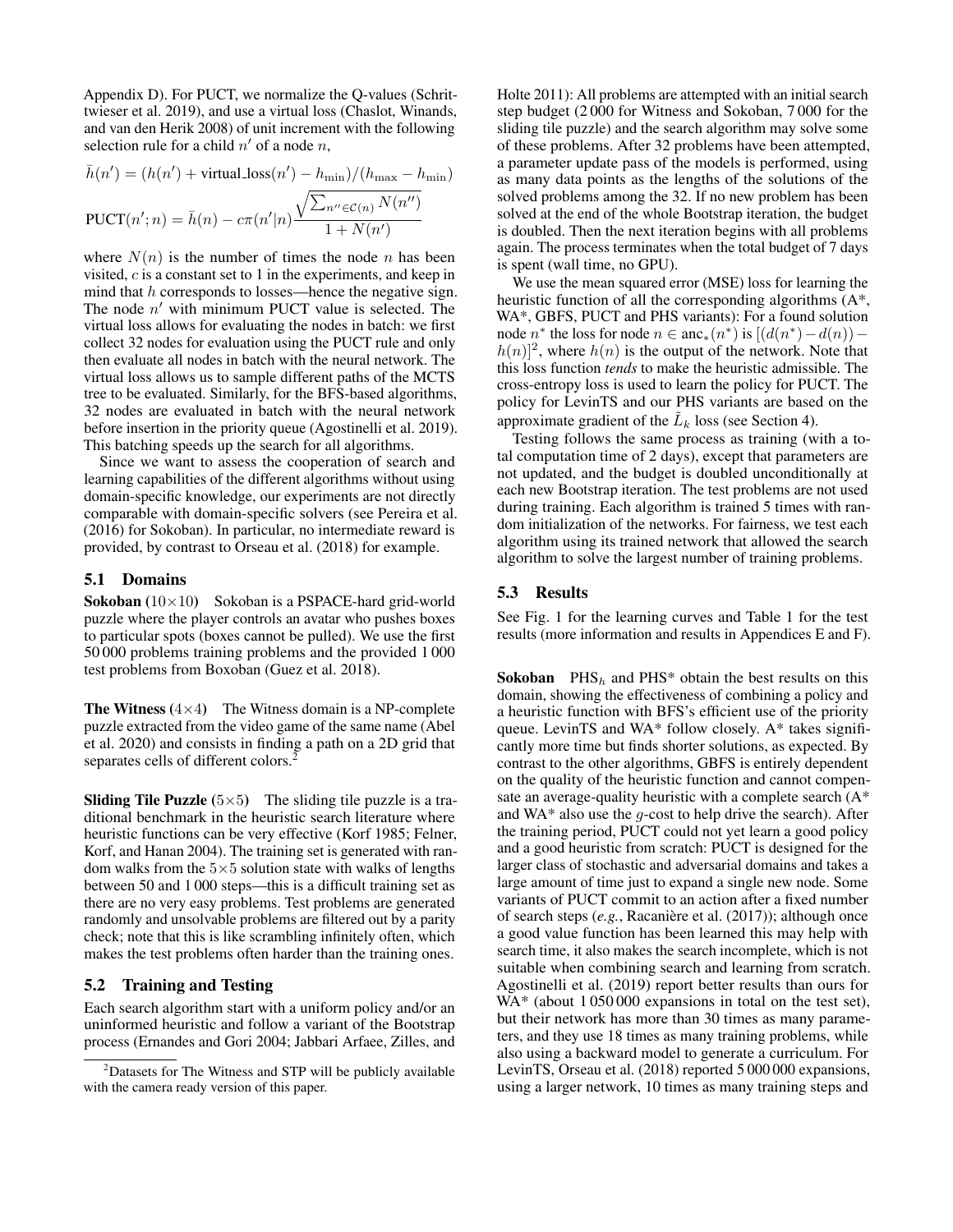

Figure 1: Learning curves using the Bootstrap process. Each point is a Bootstrap iteration. Lines correspond to the training runs with the least remaining unsolved problems at the end of the run. All 5 training runs per algorithm lie within the colored areas.

intermediate rewards. Our improved results for LevinTS are likely due to the cooperation of search and learning during training, allowing to gather gradients for harder problems.

The Witness This domain appears to be difficult for learning a good heuristic function, with the policy-guided BFSbased algorithms being the clear winners. Even for PHS, the heuristic function does not seem to help compared to LevinTS; it does not hurt much either though, showing the robustness of PHS. PUCT and WA\* learned slowly during training but still manage to solve (almost) all test problems, at the price of many expansions. GBFS performs poorly because it relies exclusively on the quality of the heuristic—by contrast,  $A^*$  and WA\* use the q-cost to perform a systematic search when the heuristic is not informative.

Sliding Tile Puzzle Only WA\* and PHS\* manage to solve all test problems.  $PHS_h$  seems to not be using the heuristic function to its full extent, by contrast to PHS\*. The trend in the learning curves (see Fig. 1 and also Appendix F) suggest with more training LevinTS,  $PHS_h$ , and  $A^*$  would achieve better results, but both GBFS and PUCT seem to be stuck. Possibly the training set is too difficult for these algorithms and adding easier problems or an initial heuristic could help.

#### 6 Conclusion

We proposed a new algorithm called PHS that extends the policy-based LevinTS to using general non-negative loss functions and a heuristic function. We provided theoretical results relating the cumulative *search* loss with the quality of the policy and that of the heuristic. If the provided heuristic function is PHS-admissible, a strictly better upper bound can be shown for PHS than for LevinTS. In particular, an admissible heuristic for A\* can be turned into a PHS-admissible heuristic, leading to the variant  $PHS_h$ . We also provided a lower bound based (solely) on the information carried by the policy, that applies to any search algorithm. The more aggressive variant PHS\* is the only algorithm which consistently solves all test problems in the three domains tested. It would be useful to derive more specific bounds showing when PHS\* is expected to work strictly better than  $PHS_h$ .

| Alg.                                  | Solved | Length | Expansions  | Time(s) |
|---------------------------------------|--------|--------|-------------|---------|
| Sokoban $10\times10$ (test)           |        |        |             |         |
| PUCT, $c=1$                           | 229    | 24.9   | 10021.3     | 39.7    |
| <b>GBFS</b>                           | 914    | 36.4   | 5040.0      | 34.0    |
| $A^*$                                 | 995    | 32.7   | 8696.8      | 61.7    |
| $WA^*$ , $w=1.5$                      | 1000   | 34.5   | 3729.1      | 25.5    |
| LevinTS                               | 1000   | 40.1   | 2640.4      | 19.5    |
| PHS <sub>h</sub>                      | 1000   | 39.1   | 2 1 3 0 . 4 | 18.6    |
| PHS*                                  | 1000   | 37.6   | 1522.1      | 11.3    |
| The Witness $4\times4$ (test)         |        |        |             |         |
| <b>GBFS</b>                           | 290    | 13.3   | 10127.9     | 44.6    |
| $A^*$                                 | 878    | 13.6   | 9022.3      | 53.9    |
| $WA^*$ , $w=1.5$                      | 999    | 14.6   | 18345.2     | 71.5    |
| PUCT, $c=1$                           | 1000   | 15.4   | 4212.1      | 23.6    |
| PHS*                                  | 1000   | 15.0   | 781.5       | 5.4     |
| LevinTS                               | 1000   | 14.8   | 520.2       | 3.2     |
| PHS <sub>h</sub>                      | 1000   | 15.0   | 408.1       | 3.0     |
| Sliding Tile Puzzle $5\times5$ (test) |        |        |             |         |
| <b>GBFS</b>                           | 0      |        |             |         |
| PUCT, $c=1$                           | 0      |        |             |         |
| $A^*$                                 | 3      | 87.3   | 34 146.3    | 27.2    |
| PHS <sub>h</sub>                      | 4      | 119.5  | 58692.0     | 55.3    |
| LevinTS                               | 9      | 145.1  | 39005.6     | 31.1    |
| PHS*                                  | 1000   | 224.0  | 2867.2      | 2.8     |
| $WA^*$ , $w=1.5$                      | 1000   | 129.8  | 1989.8      | 1.6     |

Table 1: Results on the tests sets. Lengths are the solution depths, and the last three columns are averaged over solved problems only; hence numbers such as *123* cannot be properly compared with.

In this paper, the learned heuristic corresponds to the distance to the solution as for  $A^*$ , but it may be better to directly learn the heuristic η to estimate the actual *search* loss at the solution. This may however introduce some difficulties since the heuristic function to learn would now depend on the policy, making learning possibly less stable.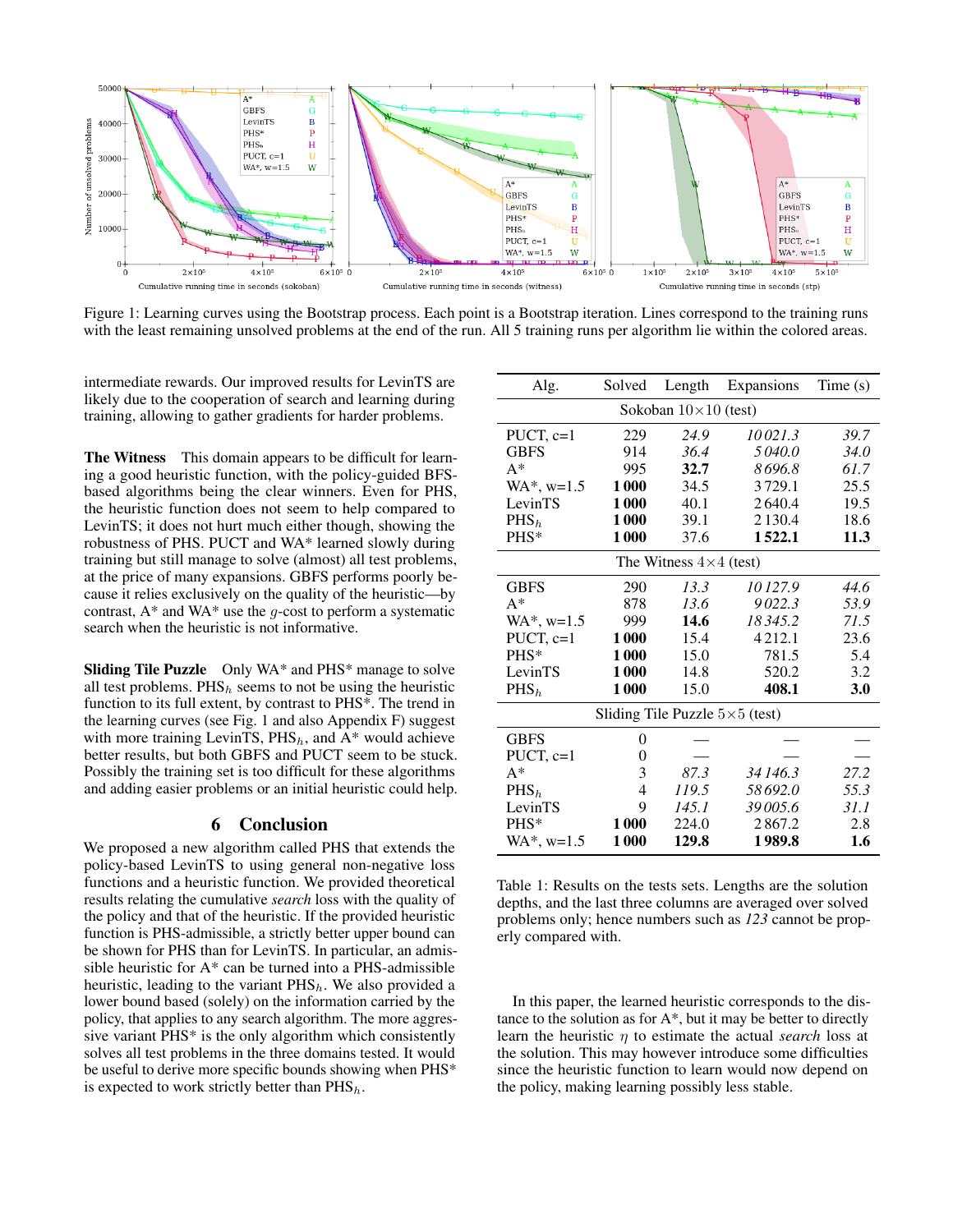Acknowledgements We would like to thank Tor Lattimore, Marc Lanctot, Michael Bowling, Ankit Anand, Théophane Weber, Joel Veness and the AAAI reviewers for their feedback and helpful comments. This research was enabled by Compute Canada (www.computecanada.ca).

## References

Abel, Z.; Bosboom, J.; Coulombe, M. J.; Demaine, E. D.; Hamilton, L.; Hesterberg, A.; Kopinsky, J.; Lynch, J.; Rudoy, M.; and Thielen, C. 2020. Who witnesses The Witness? Finding witnesses in The Witness is hard and sometimes impossible. *Theor. Comput. Sci.* 839: 41–102.

Agostinelli, F.; McAleer, S.; Shmakov, A.; and Baldi, P. 2019. Solving the Rubik's cube with deep reinforcement learning and search. *Nature Machine Intelligence* 1.

Allouche, D.; Barbe, S.; De Givry, S.; Katsirelos, G.; Lebbah, Y.; Loudni, S.; Ouali, A.; Schiex, T.; Simoncini, D.; and Zytnicki, M. 2019. Cost Function Networks to Solve Large Computational Protein Design Problems. In *Operations Research and Simulation in healthcare*. Springer.

Chang, H. S.; Fu, M. C.; Hu, J.; and Marcus, S. I. 2005. An Adaptive Sampling Algorithm for Solving Markov Decision Processes. *Operations Research* 53(1): 126–139.

Chaslot, G. M. J. B.; Winands, M. H. M.; and van den Herik, H. J. 2008. Parallel Monte-Carlo Tree Search. In *Computers and Games*, 60–71. Springer Berlin Heidelberg.

Coulom, R. 2007. Efficient Selectivity and Backup Operators in Monte-Carlo Tree Search. In *Computers and Games*, 72– 83. Springer Berlin Heidelberg.

Cropper, A.; and Dumancic, S. 2020. Learning Large Logic Programs By Going Beyond Entailment. In *Proceedings of the Twenty-Ninth International Joint Conference on Artificial Intelligence, IJCAI 2020*, 2073–2079. ijcai.org.

Culberson, J. C. 1999. Sokoban is PSPACE-Complete. In *Fun With Algorithms*, 65–76.

Doran, J. E.; Michie, D.; and Kendall, D. G. 1966. Experiments with the Graph Traverser program. *Proceedings of the Royal Society of London. Series A. Mathematical and Physical Sciences* 294(1437): 235–259.

Ebendt, R.; and Drechsler, R. 2009. Weighted A∗ search – unifying view and application. *Artificial Intelligence* 173(14): 1310 – 1342.

Edelkamp, S.; Schroedl, S.; and Koenig, S. 2010. *Heuristic Search: Theory and Applications*. San Francisco, CA, USA: Morgan Kaufmann Publishers Inc. ISBN 0123725127.

Ernandes, M.; and Gori, M. 2004. Likely-Admissible and Sub-Symbolic Heuristics. In *Proceedings of the 16th European Conference on Artificial Intelligence*, ECAI'04, 613– 617. IOS Press.

Felner, A.; Korf, R. E.; and Hanan, S. 2004. Additive Pattern Database Heuristics. *Journal of Artificial Intelligence Research* 22: 279–318.

Guez, A.; Mirza, M.; Gregor, K.; Kabra, R.; Racaniere, S.; Weber, T.; Raposo, D.; Santoro, A.; Orseau, L.; Eccles, T.; Wayne, G.; Silver, D.; Lillicrap, T.; and Valdes, V. 2018. An investigation of Model-free planning: boxoban levels. https://github.com/deepmind/boxoban-levels/.

Hart, P. E.; Nilsson, N. J.; and Raphael, B. 1968. A formal basis for the heuristic determination of minimum cost paths. *IEEE Transactions on Systems Science and Cybernetics* SSC-4(2): 100–107.

Helmert, M.; Lattimore, T.; Lelis, L. H. S.; Orseau, L.; and Sturtevant, N. R. 2019. Iterative Budgeted Exponential Search. In *Proceedings of the Twenty-Eighth International Joint Conference on Artificial Intelligence, IJCAI 2019, Macao, China, August 10-16, 2019*, 1249–1257. ijcai.org.

Jabbari Arfaee, S.; Zilles, S.; and Holte, R. C. 2011. Learning heuristic functions for large state spaces. *Artificial Intelligence* 175(16): 2075–2098.

Kingma, D. P.; and Ba, J. 2015. Adam: A Method for Stochastic Optimization. In Bengio, Y.; and LeCun, Y., eds., *3rd International Conference on Learning Representations, ICLR 2015, San Diego, CA, USA, May 7-9, 2015, Conference Track Proceedings*. URL http://arxiv.org/abs/1412.6980.

Kocsis, L.; and Szepesvári, C. 2006. Bandit Based Monte-Carlo Planning. In *ECML*, 282–293. Springer Berlin Heidelberg.

Korf, R. E. 1985. Depth-first iterative-deepening. *Artificial Intelligence* 27(1): 97 – 109.

McAleer, S.; Agostinelli, F.; Shmakov, A.; and Baldi, P. 2019. Solving the Rubik's Cube with Approximate Policy Iteration. In *International Conference on Learning Representations (ICRL)*.

Orseau, L.; Lelis, L.; Lattimore, T.; and Weber, T. 2018. Single-Agent Policy Tree Search With Guarantees. In *Advances in Neural Information Processing Systems 31*, 3201– 3211. Curran Associates, Inc.

Pearl, J. 1984. *Heuristics - intelligent search strategies for computer problem solving*. Addison-Wesley series in artificial intelligence. Addison-Wesley. ISBN 978-0-201-05594-8.

Pereira, A. G.; Holte, R.; Schaeffer, J.; Buriol, L. S.; and Ritt, M. 2016. Improved Heuristic and Tie-Breaking for Optimally Solving Sokoban. In *International Joint Conference on Artificial Intelligence*.

Pohl, I. 1970. Heuristic search viewed as path finding in a graph. *Artificial Intelligence* 1(3): 193 – 204.

Racanière, S.; Weber, T.; Reichert, D.; Buesing, L.; Guez, A.; Jimenez Rezende, D.; Puigdomènech Badia, A.; Vinyals, O.; Heess, N.; Li, Y.; Pascanu, R.; Battaglia, P.; Hassabis, D.; Silver, D.; and Wierstra, D. 2017. Imagination-Augmented Agents for Deep Reinforcement Learning. In *Advances in Neural Information Processing Systems 30*, 5690–5701. Curran Associates, Inc.

Richter, S.; and Westphal, M. 2010. The LAMA Planner: Guiding Cost-based Anytime Planning with Landmarks. *Journal of Artificial Intelligence Research* 39(1): 127–177.

Rosin, C. D. 2011. Multi-Armed Bandits with Episode Context. *Annals of Mathematics and Artificial Intelligence* 61(3): 203–230.